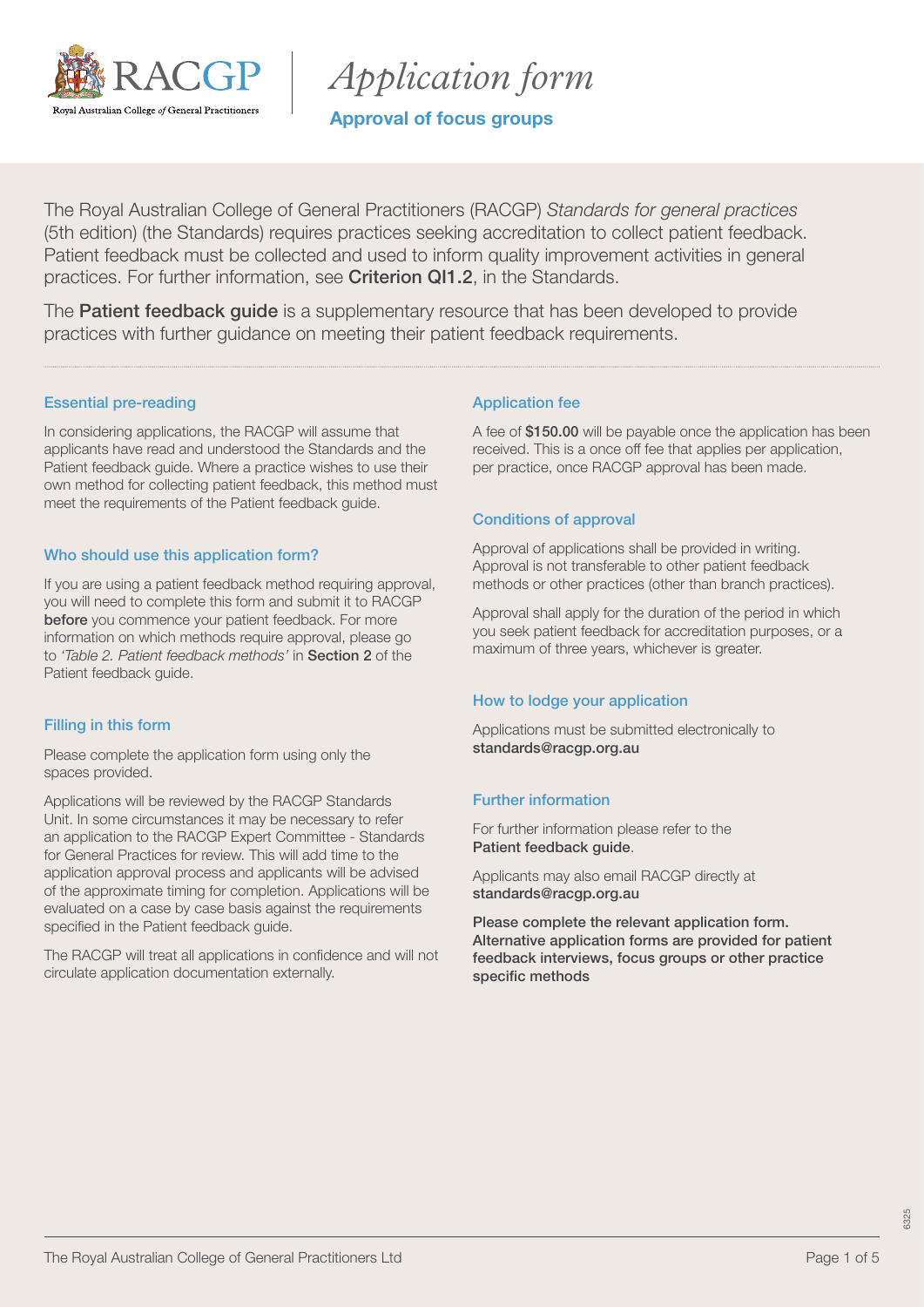# Applicant details

Name of contact person

|                                          | Name of practice and any branch practices at which this patient feedback method will be used         |               |          |
|------------------------------------------|------------------------------------------------------------------------------------------------------|---------------|----------|
|                                          |                                                                                                      |               |          |
| Address                                  |                                                                                                      |               |          |
|                                          |                                                                                                      |               |          |
| City                                     |                                                                                                      | <b>State</b>  | Postcode |
|                                          |                                                                                                      |               |          |
| Telephone                                | Fax number                                                                                           | Mobile number |          |
|                                          |                                                                                                      |               |          |
| Email                                    |                                                                                                      |               |          |
|                                          |                                                                                                      |               |          |
| Anticipated date of accreditation survey |                                                                                                      |               |          |
|                                          |                                                                                                      |               |          |
|                                          | Anticipated date range when data collection using the proposed patient feedback method will commence |               |          |
|                                          |                                                                                                      |               |          |

# Your practice

Please provide a description of the key features of your practice. Your description should include:

- the practice location
- the demographics of your patient population
- the number of full-time equivalent (FTE) clinicians and specialised services in your practice.

This information will give the RACGP important context when reviewing your application.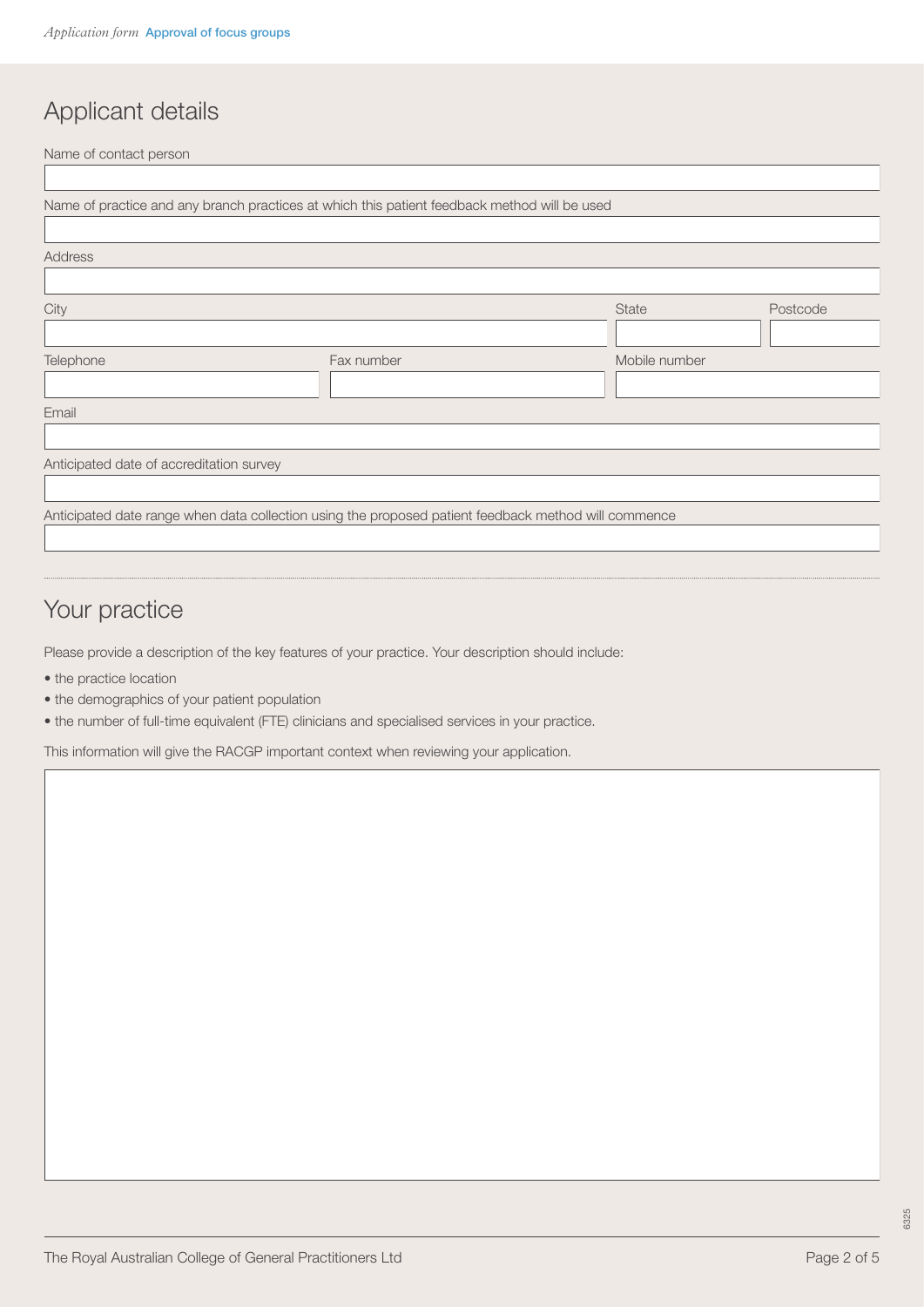## Patient feedback focus groups

Please read [Section 4](https://www.racgp.org.au/FSDEDEV/media/documents/Running%20a%20practice/Practice%20standards/5th%20edition/Patient-feedback-guide.pdf#page=29) and [Appendix 5](https://www.racgp.org.au/FSDEDEV/media/documents/Running%20a%20practice/Practice%20standards/5th%20edition/Patient-feedback-guide.pdf#page=49) of the Patient feedback guide for information and requirements for conducting focus groups for patient feedback. Section [1](https://www.racgp.org.au/FSDEDEV/media/documents/Running%20a%20practice/Practice%20standards/5th%20edition/Patient-feedback-guide.pdf#page=9) and [2](https://www.racgp.org.au/FSDEDEV/media/documents/Running%20a%20practice/Practice%20standards/5th%20edition/Patient-feedback-guide.pdf#page=17) of the Patient feedback guide also provide useful information on patient feedback.

### **Questions**

1. Explain how you will collect each of the patient demographics listed in [Section 1](https://www.racgp.org.au/FSDEDEV/media/documents/Running%20a%20practice/Practice%20standards/5th%20edition/Patient-feedback-guide.pdf#page=13) of the Patient feedback guide

2. List your questions in the following boxes. Please note, you must ask at least three questions, over the three year accreditation period, for each patient feedback theme listed in [Section 3](https://www.racgp.org.au/FSDEDEV/media/documents/Running%20a%20practice/Practice%20standards/5th%20edition/Patient-feedback-guide.pdf#page=11) of the Patient feedback guide.

*e.g. Q1. – Please think about making an appointment at the practice, what are some ways that you normally do that? This main question addresses the theme of 'Access and availability'.*

Access and availability

Provision of information

Privacy and confidentiality

Continuity of care

Communication and interpersonal skills of clinical staff

Communication and interpersonal skills of administrative staff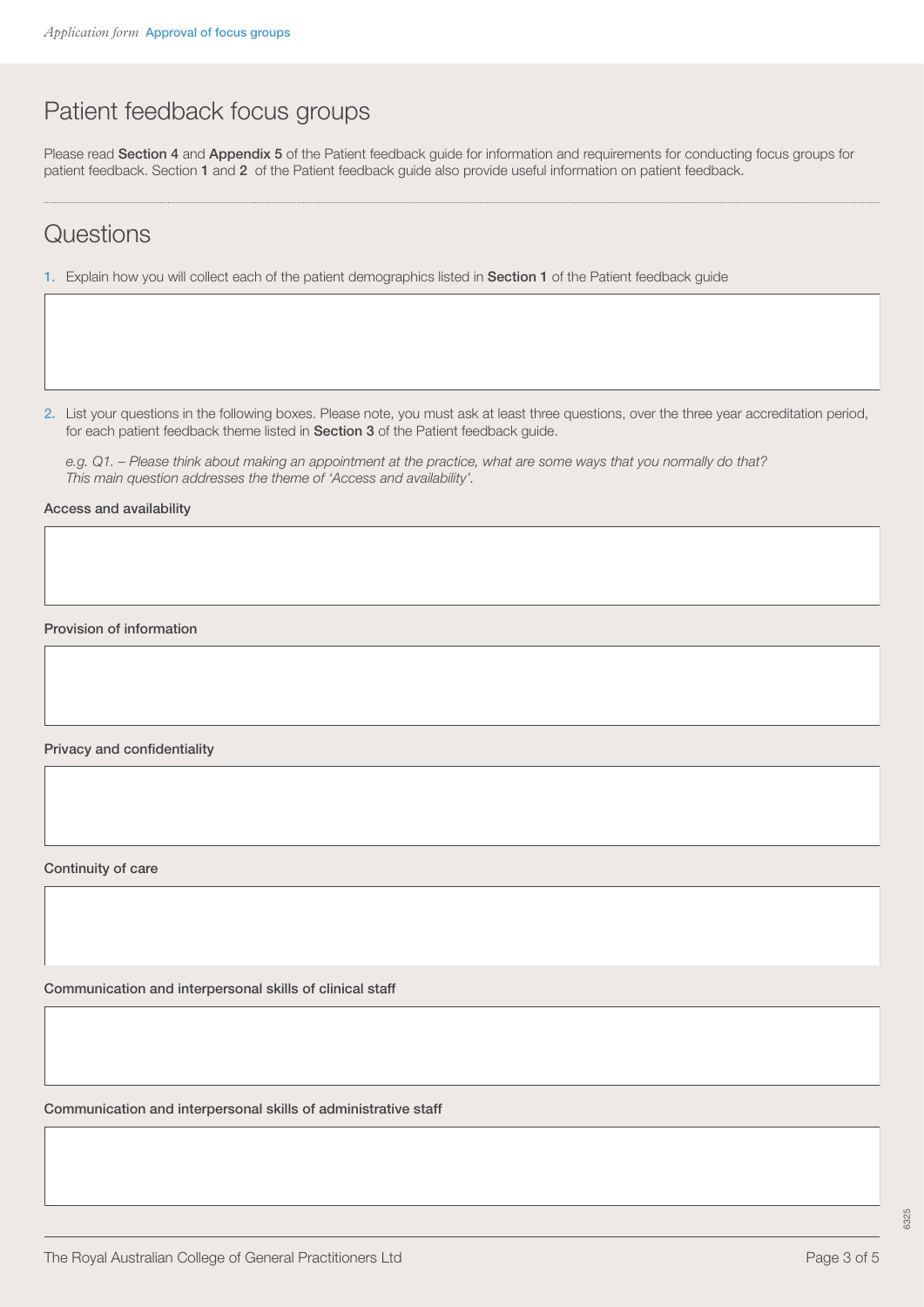3. Please describe how many focus groups you will complete and how many patients will attend each focus group.

 Please ensure the number of focus groups and the number of patients participating in the focus groups are both in accordance with the requirements listed in [Section 4](https://www.racgp.org.au/FSDEDEV/media/documents/Running%20a%20practice/Practice%20standards/5th%20edition/Patient-feedback-guide.pdf#page=29) of the Patient feedback guide.

4. Please explain how the patients for your focus groups will be selected.

5. Please provide information about the facilitator and whether they have any connection to your practice or your patients.

6. Please describe how the output of the focus group sessions will be recorded.

### Data reporting

The purpose of collecting feedback from your patients is to obtain meaningful data that can be used to drive quality improvement initiatives at your practice. That means data needs to be analysed and reported in a manner that readily highlights areas for improvement.

7. Please describe the manner in which you will report the outcomes of your focus groups to your practice team and patients, including what tools and approach you will use to produce the report.

This is the last question. If you have completed all fields you are ready to submit your application.